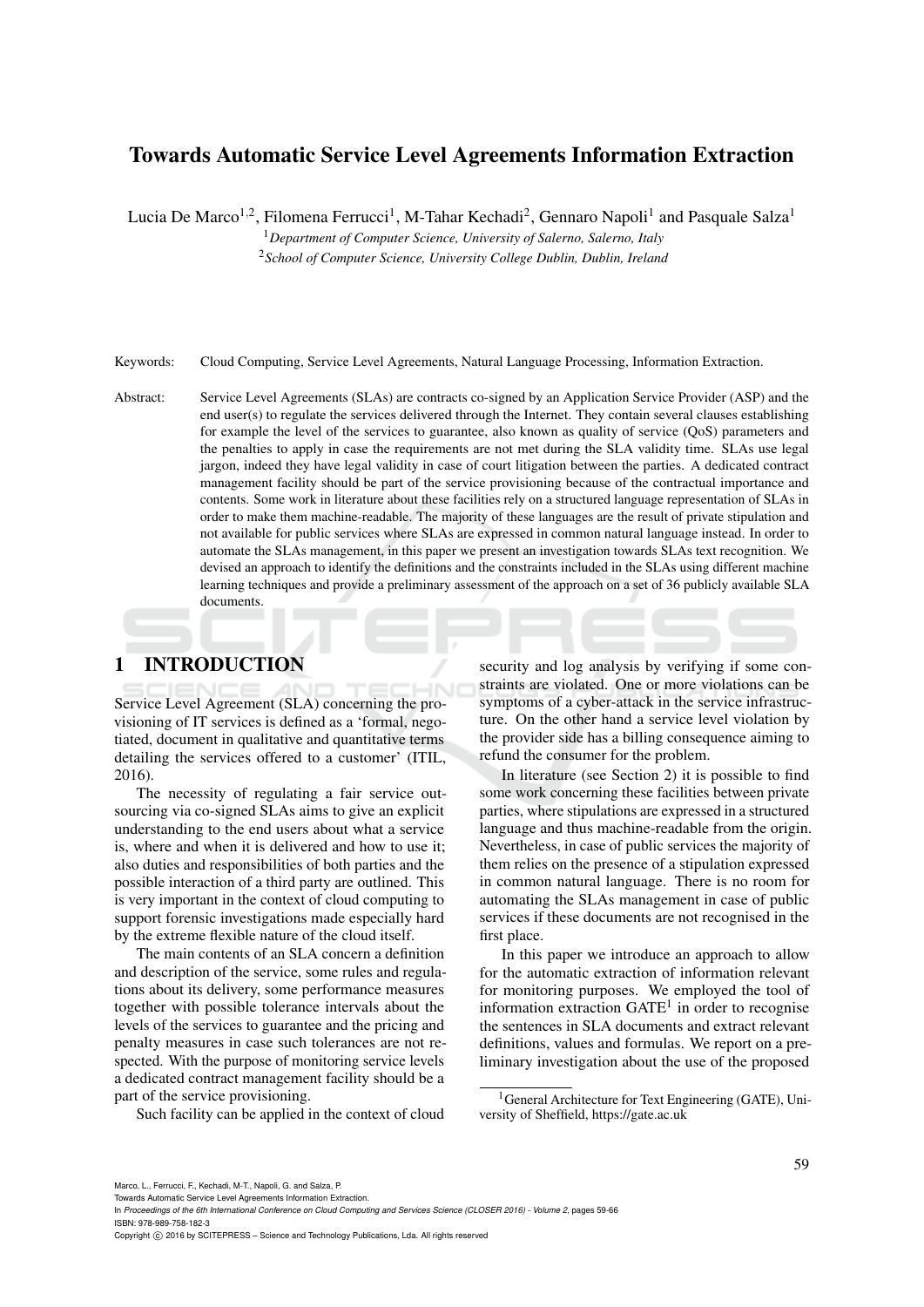approach by analysing the performance of 5 different classification algorithms on a dataset of 36 SLA documents of real public services such as Amazon, Microsoft and Cisco.

The rest of the paper is organised as follows. Related work about SLA monitoring is illustrated in Section 2. Then, an examination of SLA contents is presented in Section 3. The performed preliminary automation of SLAs text recognition is described in Section 4 and its effectiveness is assessed in Section 5. Some conclusions and future work close the paper in Section 6.

## 2 RELATED WORK

Automating the management of a textual document is a big challenge, specially if this document is a contract with legal validity like SLAs stipulated for cloud services. Several approaches in the literature that exacerbate the automatic management of SLAs and the different modalities to face this issue are discussed in this section.

Some work dedicated to manage SLAs decomposes the issue by monitoring the single constraints included in the contract. For instance, a framework called DESVI (Emeakaroha et al., 2010) proposed by Emeakaroha et al., is dedicated to monitor the performances of low level cloud resources in order to detect if the obtained measures respect the constraints extracted from SLAs with the goal of detecting Quality of Service (QoS) violations. This work has been used by Emeakaroha et al. as a background monitoring platform (Emeakaroha et al., 2012b) to demonstrate its efficiency in monitoring a single cloud data centre. Also Brandic et al. (Brandic et al., 2010) used DESVI as a low level resource value calculator, but the metrics applied on the resources have to output a value required to match with a specified threshold to prevent possible contractual violations. Morshedlou et al. (Morshedlou and Meybodi, 2014) proposed a proactive resources allocation prototype for reducing the negative impact of SLA violations and for improving the level of users satisfaction.

A prototype for an autonomic SLA enhancement is discussed by Maurer et al. (Maurer et al., 2012). It behaves as a resource parameter reconfiguration tool at virtual machine level of cloud infrastructures, with the main advantage of reducing SLA violations and of optimizing resource utilisation. Instead, Emeakaroha et al. (Emeakaroha et al., 2012a) proposed an SLA monitoring and violation detection architecture that plays at a cloud application provisioning level, where some metrics are exploited to monitor at runtime the

resources consumption behaviour and the performance of the application itself. Cedillo et al. presented an approach to monitor some cloud services nonfunctional SLA requirements (Cedillo et al., 2014). A middleware interacting with services and applications at runtime is designed; it analyses the information and provides some reports as soon as an SLA violation is identified. SALMonADA (Muller et al., 2014) is a platform proposed by Muller at. al that utilises a structured language to represent the SLA, which is then automatically monitored to detect whether any violation occurs or not; this detection is performed by implementing a technique based on a constraint satisfaction problem.

One of the reasons to implement a dedicated automatic contractual management system can be the detection of contractual violations to be exploited in many circumstances, such as forensic readiness activities. Forensic readiness (Tan, 2001) is a capability aimed at minimizing the costs of a digital crime investigation by performing some pro-active and preparatory activities in a computing environment. The main aim of our proposal is to contribute towards making automatic information extraction from SLAs as the essential starting point for any cloud forensic readiness tool.

## 3 SERVICE LEVEL AGREEMENTS

In order to interpret the SLAs written in natural language using business and legal jargon, we started by studying their form and recurring patterns. In this section some definitions and common patterns are described, resulting from a literature study and simple empirical observations.

### 3.1 Life Cycle

To the best of our knowledge, an SLA follows the life cycle depicted in the UML state chart diagram (Rumbaugh et al., 2004) in Figure 1. an SLA is initially defined via a contractual template, which is customised by the provider depending on some users variation requests on the standard offer. For this reason a negotiation phase happens, where solutions to the change requests are included, together with information about expenses, penalties and reports. The Co-Signed phase determines that both entities agree on the actual contractual contents, then the service provisioning can begin. The SLA has a validity time, that can be either explicitly expressed with start and end dates or with an initial date together with a time interval, both included in the document. Such validity time begins after the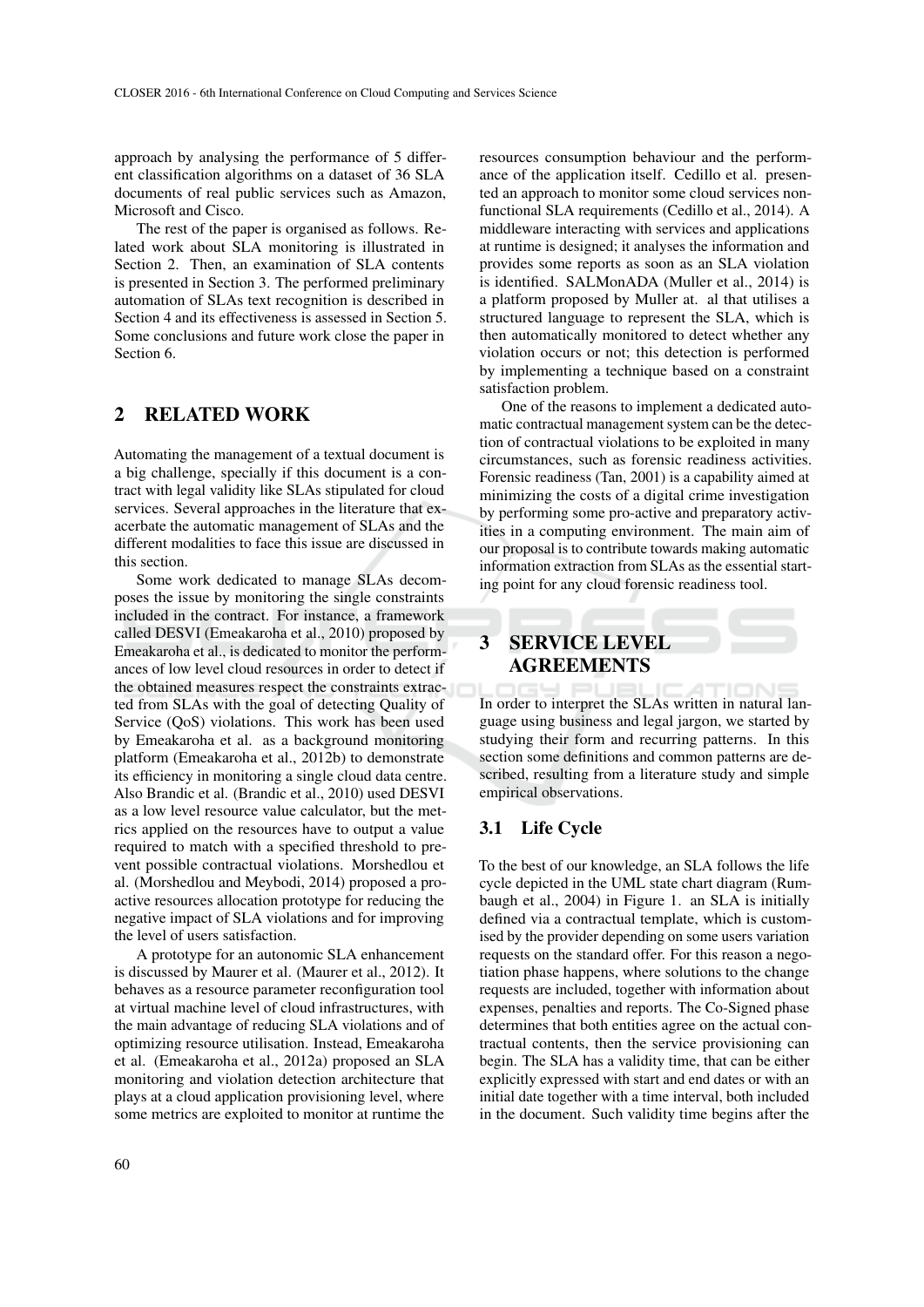

Figure 1: SLA Life Cycle (De Marco et al., 2015).

contract is co-signed by both parties in the Execution phase.

During its life cycle, an SLA can be subject to revisions to resolve some change requests instantiated by either parties. In case no solution is reached, the service provisioning has to be terminated and the SLA is no longer valid.

### 3.2 General Contents

One of the biggest issues in automatic SLA monitoring is the lack of a standard for representing the contracts. Nevertheless, some efforts were made in order to outline some SLAs commonalties by Baset et al. (Baset, 2012), where the anatomy of such contracts is provided. The authors affirm that an SLA is composed of:

- the provided service levels and the metrics used for guaranteeing them;
- the services time duration and their granularity;
- the billing structure;
- the policy about the level measurement;
- the reporting manners about service guarantee violations.

An SLA is composed of a set of clauses, which describe all the constraints, behaviours and duties of the co-signer parties in order to guarantee the level of the predefined services. For instance, some clauses concern the metrics necessary for measuring the described services level attributes, such as latency or average transmission errors rate.

## 3.3 Structure

The structure of an SLA may differ from one cloud service provider to another. However, such a contract is composed of several sections. Among these

sections, an SLA can be structured as a set of Service Level Objectives (SLOs). In a European Union guideline document (European Commission and DG CONNECT Cloud Select Industry Group, 2014) the described SLOs are catalogued as follows:

- Performance;
- Security;
- Data Management;
- Personal Data Management.

It is reasonable to affirm that an SLA is a set of SLOs, because each of them describes a single parameter without overlapping with the remaining ones. An SLO is composed of a set of sentences, usually more than one. A general SLO describes a constraint about a parameter of a service level included in an SLA, together with the value and a unit measure and/or a percentage value of such a parameter. An SLO in some cases can describe the metrics used by the service provider to calculate the value of the parameter it indicates. Generally, the description is textual, expressed in natural language; in some other cases, beside the textual description, a mathematical formula is textually described. The time interval to consider is also an important feature. Every SLA has a validity time period expressed either explicitly with start and end dates or with a start date and a time period, such as a 'billing month' or a 'solar year'. The SLOs included in the SLA are not necessarily constrained during the same time interval; indeed they can have validity during a different time period, which can even end after the SLA validity time (e.g., the 'backup retention time' SLO can finish after the SLA termination); certainly, no SLO can begin before an SLA starting time.

#### 3.4 SLO Classification

The sentences composing the SLOs can be classified into the following parts:

- 1. Definition;
- 2. Value;
- 3. Not definition.

The assumption made in this taxonomy is that every sentence of an SLO can fall only in one class; a sentence is a sequence of words enclosed in two full stops, where the initial one is discarded. The sentences composing an SLO can represent either a value together with an unit measure or percentage for the constrained parameter or the metric description. Thus, an automatic procedure has to recognise whether a sentence of an SLO is a definition, a numeric value or a text which is not a definition. A subsequent step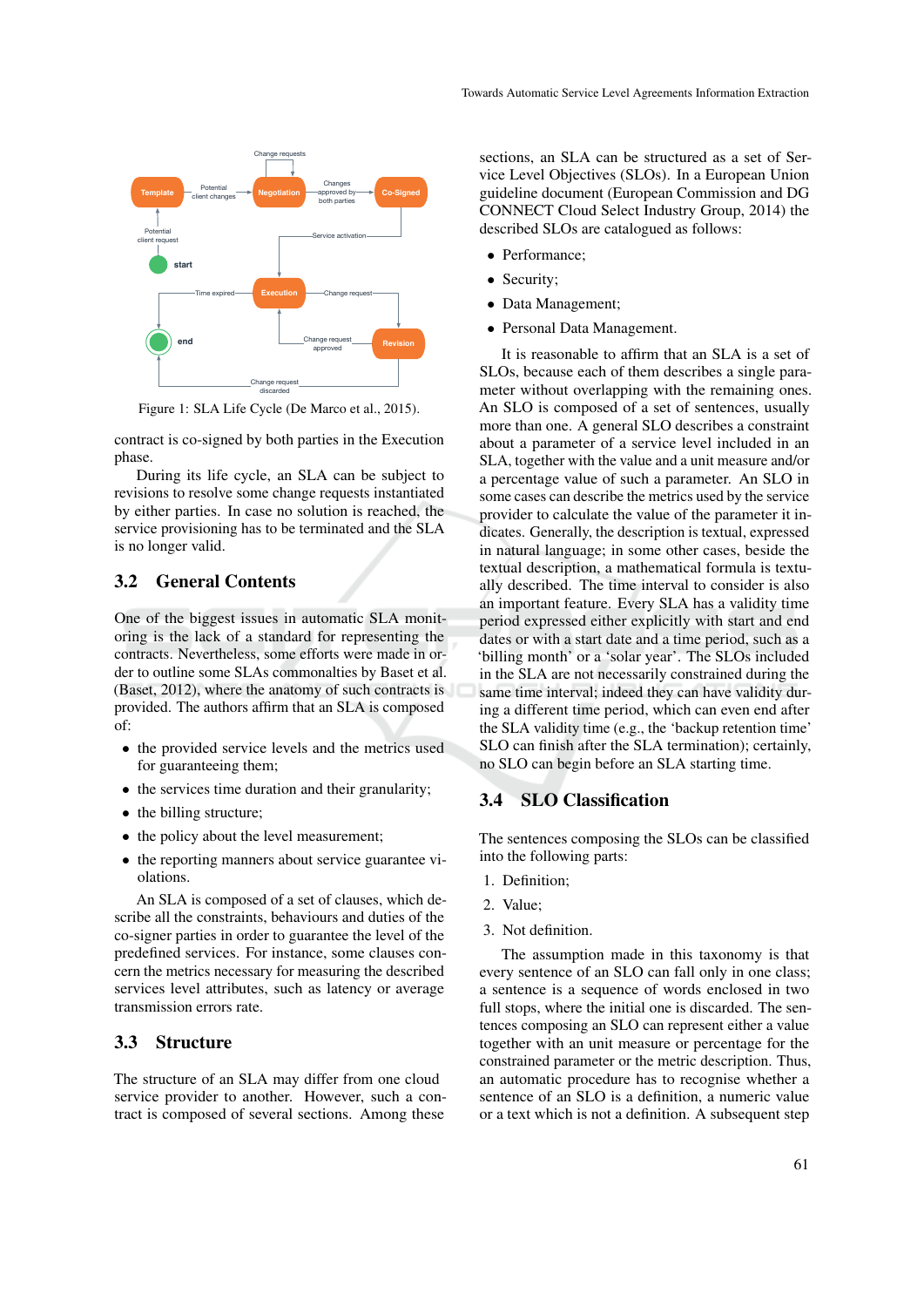of the classification is the identification of mathematical and textual formulas from the detected definition; in this way the class *Definition* can be split in two: Mathematical formula; Textual formula.

The mathematical formula represents a manner in which the detected description can be easily translated into a mathematical formula, namely some strategic words are recognised, such as adding, divided by, rate, ratio, etc.

The textual formula instead describes a definition that outlines a textual description for the metric necessary to the computation of the value of a parameter included in the SLO, which cannot be represented with a mathematical formula. It is necessary to mention that the difference between mathematical and textual formulas is very narrow and a classification algorithm based on training is not enough to distinguish one or another. This reason motivates splitting the class *Definition* into two subclasses, for which another information extraction technique is expected.

# 4 SLAs TEXT RECOGNITION

In order to design and develop an automatic SLA classifier, some Natural Language Processing (NLP) techniques can be utilised. Such techniques have the aim to elaborate the document containing an SLA and to obtain the information about the SLOs necessary to feed a possible dedicated service monitoring tool.

The principal open-source Information Extraction (IE) (Grishman, 1997) tools are: Apache OpenNLP, OpenCalais, DBpedia and GATE. The principal tasks of OpenNLP are tokenisation, sentence segmentation, part-of-speech tagging, named entity extraction, chunking, parsing and co-reference resolution. All these tasks are present also in OpenCalais and GATE with a more usable graphical interface. OpenCalais can annotate documents with rich semantic meta-data, including entities, events and facts. However, the output of the tool is text enriched by annotations, which are not user-customisable.

We chose to use GATE for the implementation of the automatic classifier for SLAs. GATE performs all the tasks described for the other tools and has the advantage of being customisable; indeed, it allows to create customised types of annotations using a Java Annotation Patterns Engine (JAPE) transducer personalisation; also the annotations that the tool produces can be customised. The most used component from GATE for this automation is the Information Extraction (IE) one. The input to the system is a dataset of SLA documents in many common use formats, such as Microsoft Word and Adobe Portable Document Format (PDF). The output of the classifier is composed of the same documents but with annotations. The annotations are added to some sentences of the documents and they correspond to the identified classes described before (*Definition*, *Value* and *Not definition*).

The implementation of the classifier works following two sequential steps:

- 1. Classification of the sentences of the document according to the three classes described before;
- 2. Identification of the mathematical and the textual formulas included in the *Definition* class from the previous step.

#### 4.1 Step 1: Sentences Classification

The ANNIE (A Nearly-New Information Extraction system) plug-in is the principal and most used component of the software GATE. It takes an input document that is annotated as output of the process. Step 1 is composed of a pipe of activities, where each depends on the output of the previous one and gives the input for the subsequent one. Almost each activity of this pipe is responsible for implementing and executing a specific information extraction technique. The whole pipe of phases composing Step 1 is described in the following:

- 1. 'Document Reset': this phase is responsible for deleting all the annotations already included in the document; it cleans the file so that it is ready for the whole annotation process;
- 2. 'Tokenisation': the tokeniser component in GATE implements a word segmentation technique. It divides the document in tokens, such as numbers, punctuations, etc. The tokeniser implementation in GATE uses regular expressions to give an initial annotation of tokens. Subsequently, for each token the following features are recognised: the 'string' itself; the 'kind', which is the set the token belongs to, such as word, number, symbol or punctuation; the 'orth', meaning the orthographical structure;
- 3. 'Gazetteer': this component is responsible for performing a Named Entity Recognition (NER) technique. It identifies the names of the entities based on some lists. Such lists are simple text files with an entry for each line. Each list represents a set of names depending on a domain, such as cities, week days, organisations, etc. An indexation is present to give access to such lists. As default behaviour, the Gazetteer creates a special annotation named 'Lookup' for each entry found in the text. GATE gives the possibility to create a gazetteer with personalised lists;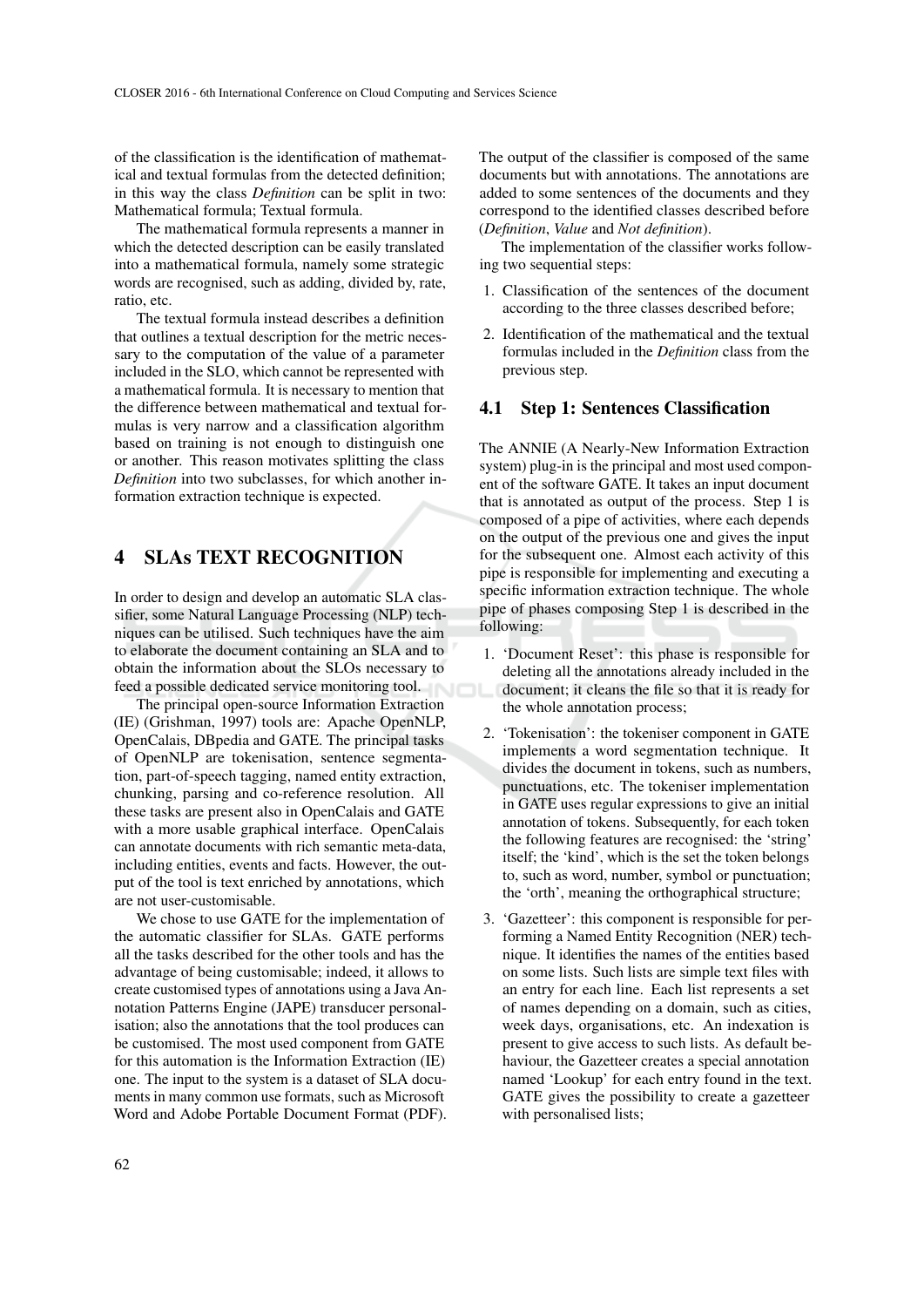- 4. 'Sentence Splitter': this component implements a Sentence Breaking technique. The Sentence Splitter divides the text in sentences and utilises a Gazetteer composed of a list of abbreviations that helps to distinguish the acronyms from the full stops ending the sentences. Every sentence is annotated with a *Sentence* type;
- 5. 'Part-of-Speech Tagger': the tagger component of GATE implements the part-of-speech tagging technique. Such a component adds to the previously obtained tokens the correct category, which has to be intended as a part-of-speech, namely a verb, a noun, a pronoun, etc. The used lexicon is derived by a training made on a big dataset of articles of *The Wall Street Journal*;
- 6. 'Semantic Tagger': in the ANNIE component such a tagger is based on the JAPE language, which uses a mixture of Java code and regular expressions. This phase is in charge of producing some specific annotations enriched with additional features (e.g., the annotation *Person* with feature *gender* and values *male* and *female*; the annotation *Location* with feature *locType* and values *region*, *airport*, *city*, *country*, *county*, *province* and *other*). Some values of the features are derived by the lists used by the Gazetteer, but they can also be customised depending on the specific needs. The implemented technique is the Named Entity Recognition (NER);
- 7. 'Orthographic Co-reference (Ortho Matcher) and Pronominal Co-reference': this component implements a co-reference resolution technique. The Ortho Matcher module allows the adding of relationships to the entities identified by the Semantic Tagger. Such a module assigns a type to the annotations that have not been tagged by the Semantic Tagger. The Pronominal Co-reference module performs a check on the pronouns included in the document and their context in order to obtain the flow of references to the same entity the pronoun is referring to.

After the preprocessing pipe of activities, the machine learning plug-in included in GATE is executed. It is responsible for executing a sentence classification process, aimed to classify the sentences of the document depending on the three classes described in Section 3. In the SLA Classification context several features are added to a customisation of such machine learning component in GATE. The input to this component is the set of sentences obtained by the Sentence Splitter. Then, it has to recognise the 'Class' which is an annotation added to the semantic tagger; the feature of such annotation is *type* and its values are *Definition*, *Value*, *Not definition*.

#### 4.2 Step 2: Formulas Identification

This step is dedicated to the extraction of mathematical formulas and parameter values from the sentences classified as *Definition* and *Value*. The input to this step is the output of Step 1, namely the classified sentences of the document given as input. Then, the sentences annotated as *definition* or *value* are elaborated by a dedicated transducer JAPE file, respectively. The output from this step is an additional feature to the already existing annotations.

The sentences *Definition* are analysed token by token; the current token is matched with a set of mathematical keywords, i.e., adding, subtracting, divided by, rate, etc. At the end of the process two features are extracted: the formula which is the definition of the parameter expressed mathematically; the period, which is the time interval during which the constraint has to be valid.

From the sentences classified as Value some other features are extracted: the numeric value of the parameter; its unit measure; a condition that determines how to compare the actual value; the name of the parameter; the value time, i.e. is the time period during which the constraint has to be valid.

## 5 ASSESSMENT

The whole process of SLA text recognition is assessed with a preliminary approach in order to validate the behaviour of the proposed GATE customisation, so some experiments are run in order to obtain the necessary information. The experiments utilise a total of 36 SLAs where 27 are from some cloud providers and the remaining 9 are from some SOA-based Web Services. Two different assessments have been performed, each concerns a step of the proposed automation, namely Step 1 and Step 2 described above.

#### 5.1 Step 1: Sentences Classification

The SLA documents have been used to feed the sentence splitter component of the software and then all the identified sentences have been manually annotated with the correct class. The number of sentences among all the 36 SLAs classified as *Definition* is 71, while the *Value* sentences are 39; the total number of identified sentences is 2016, so the sentences classified as *Not definition* and discarded by the assessment is 1906. A leave-one-out cross-validation method has been performed: the dataset is divided in training set and test set for a total of 36 runs. In every run, the training set is composed of 35 SLA documents and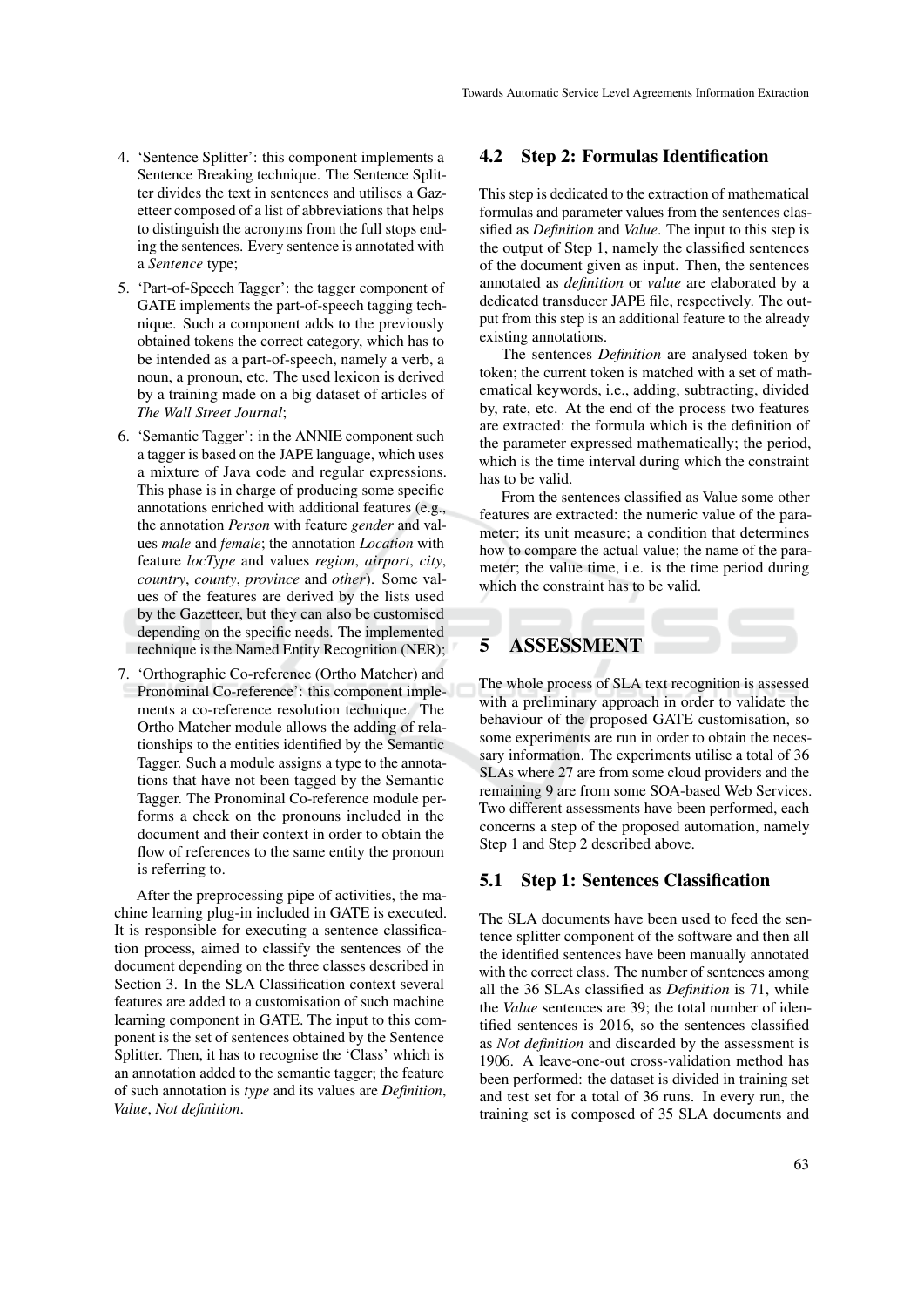the test set of 1. We run a total of 5 different classification algorithms: Support Vector Machine (SVM), Perceptron Algorithm with Uneven Margins (PAUM), Naive Bayes, K-nearest neighbour (KNN) and C4.5 Decision Tree algorithm.

For the performance analysis, we measured precision, recall and F-measure. Precision is intended as the ratio between the number of true positive results (TP), namely the sentences correctly classified and the sum of true positives and false positives (FP). Recall is calculated as the ratio between the number of true positive results and the sum of true positives and false negatives (FN), namely the sentences classified in another class but actually belonging to it. The F-measure is the harmonic average of precision and recall, calculated as:

$$
F-measure = 2 * \frac{Precision * Recall}{Precision + Recall}
$$

Some parameters are set for 3 of the 5 classification algorithms; the 2 left unaltered are Naive Bayes and C4.5.

The parameters set for SVM are cost and value. Cost (*C*) is the soft margin allowed for the errors and it was set in the range  $10^{-3}$  to  $10^3$  in multiples of 10. Value  $\tau$  represents the irregular margins of the classifier.  $\tau$  is set to 1 and it represents the standard execution of SVM. When the training set items have a few positive examples and a big number of negative ones, τ is set to a value lower than 1 in order to have a better F-measure; in this experiment the training set items have some positive examples than negatives, so τ varies between 0 and 1 with jumps of 0.25.

In PAUM the number of negative and positive margins can vary. They are set to the values in the following sets: negative margin  $(n)$  in  $-1.5, -1, -0.5, 0$ , 0.1, 0.5 and 1.0; positive margin (*p*) in −1, −0.5, 0, 0.1, 0.5, 1, 2, 5, 10 and 50.

In the KNN algorithm the parameter representing the number of neighbours can vary: the default value of neighbours number  $(k)$  is set to 1, but the more such a number increases, the more the classification noise is reduced but it lows the precision; in this experiment it varies between 1 and 5.

#### 5.1.1 Results

Figures 2 and 3 show the results of the best classifiers for *Definition* and *Value* classes respectively.

The SVM algorithm on the classes *Definition* and *Value* performs an increase of the values for precision, recall and F-measure coincident with the increase of the *C* parameter; they become more stable with  $C > 1$ . The final result is a value for precision, recall and Fmeasure lower than 60 %: this is caused by some outfit

that *Definition* parameters have, not matching with the most common patterns, which play an influence on the classification. The *Value* sentences are not so many, usually one per document, so the values for precision and F- measure are lower than 50 % and the recall is lower than 60 %.

The PAUM algorithm on the class *Definition* performs irregularly when the parameters *n* and *p* increase. The best results happen with  $n = -0.5$  and  $p = 0$ , with precision and recall  $> 50\%$  and F-measure a bit lower than 50 %. On the class *Value* PAUM performs better with  $n = 0.5$  and  $p = 1$ , with values for precision, recall and F-measure lower than 40 %.

K-NN on the classes *Definition* and *Value* performs worse than SVM and PAUM; it classifies worse when the parameter  $k$  increases. The best result on the class *Definition* is obtained with *k* set to 1, but such a result is worse than SVM and PAUM due to the F-measure value around 40 %, the precision a bit lower than 50 % and a recall lower than 40 %. On the class *Value*, KNN performs the best results with  $k = 1$  and becoming stable on  $k \leq 4$ . The best results output an F-measure, precision and recall values around 30 %.



Figure 2: Definition class comparison results.

Thus, in our experiment the classification algorithm that behaves better for the classes *Definition* and *Value* is SVM with the cost *C* parameter set to 1. It outputs precision and recall values bigger than 55 % on *Definition* and a bit lower than 50 % for *Value*. The classification algorithms without parameters, namely C4.5 and Naive-Bayes have bad behaviours, with precision and recall of 0, indeed they fail to classify the sentences for both *Definition* and *Value* classes.

#### 5.2 Step 2: Formulas Identification

This assessment preliminary phase is dedicated to verify effectiveness of the transducer components customised in GATE and their capability to correctly recognise the mathematical formulas. The utilised dataset is identical to the one of the previous assessment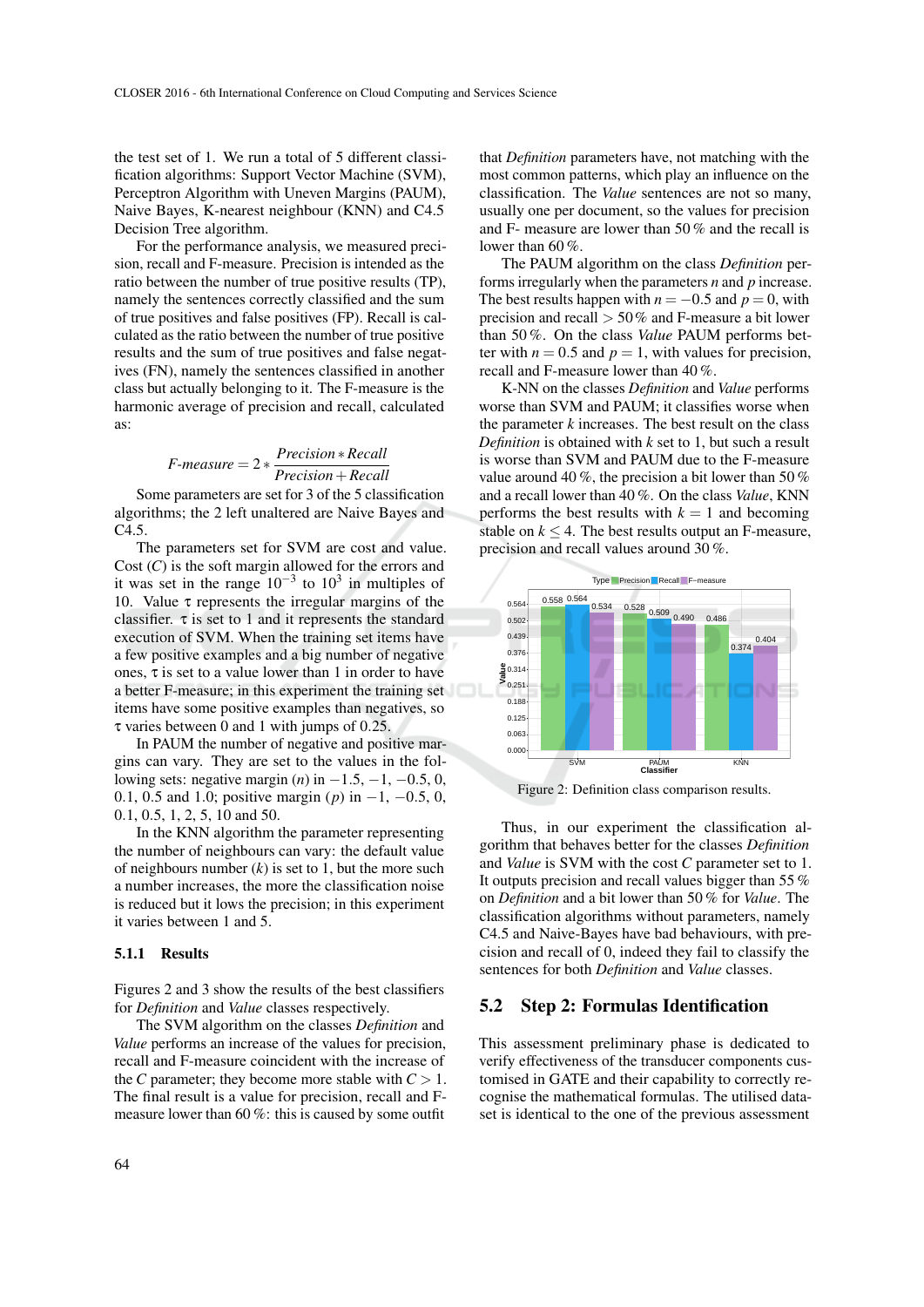

Figure 3: Value class comparison results.

phase, namely 36 SLAs documents. The training set is composed of the whole dataset items; every sentence of the documents is manually annotated with the *Definition*, *Value* and *Not definition* classes. The mathematical formulas of the 36 documents are 25 on the total of 71 *Definitions* annotated. The assessment utilises some distance formulas to calculate the errors: the Levenshtein distance, the Jaccard similarity and the cosine similarity.

The Levenshtein distance represents the minimum number of elementary changes necessary to transform string *A* to string *B*, where  $A \neq B$ . An elementary change can be the cancellation, replacement or insertion of a single character in *A*.

The Jaccard similarity is mainly utilised to compare similarity and diversity of sample sets. In this case the sample is a string and the single elements are the single words composing it. The value is obtained as a ratio between the difference of the sizes of union and intersection sets of words by the size of the union set.

The similarity cosine is an heuristic technique that measures the similarity of two numeric vectors by calculating their cosine. In textual contexts, the vectors are composed of the frequency of the words considered in the strings to calculate the similarity on. The word frequency is the number of times such a word recurs in a text, so the  $n^{\text{th}}$  element of the vector represents the frequency of word *k*, 0 otherwise. The values of the vector elements vary in a range for 0 to  $+1$ , where  $+1$  indicated that the both texts include exactly the same words, but not necessarily in the same order; 0 indicates that both texts have no words in common.

Also a manual semantic analysis is performed on couples of strings, in order to check if they have a different meaning in presence of a similar text.

#### 5.2.1 Results

Figure 4 shows the obtained results.

The Levenshtein distance metric performs a check

character by character; the average result is a similarity value of 91 %. The main difference between the oracle and the actual results relies on the presence of a blank space character nearby the parenthesis symbol, which does not alter the strings. In some cases the similarity value is lower, between 70 % and 80 % and this is due to some words being not present in the oracle text, or some numbers being textually-represented and not by digits.

The Jaccard similarity metric gives an average result of 57 %. The reason is due to the checks performed on single words, where a word is a sequence of characters enclosed by blank spaces. In the previous metric the presence of blank spaces was already detected and such a presence consequently contributes to lower the average result of the Jaccard metric because a difference by a final or ending character is interpreted as the presence of two totally different strings, e.g. 'month)' and 'month )'.

The similarity cosine gives an average result of 71 %. It also verifies the similarity of two strings at words level, but considering the word frequency instead of the set of characters composing it.



Figure 4: Distance metrics results.

The results of the manual semantic analysis indicates that the implementation output does not differ much from the oracle. Analysing the details of the results, the main differences with the oracle concern again some blank space characters or the representation of numbers with strings instead of digits, which do not represent a semantic difference between the two strings. The manual analysis of the results showed that the actual output is semantically equal to the oracle.

## 6 CONCLUSIONS AND FUTURE WORK

In this paper a preliminary approach for SLAs text recognition in computing services provisioning is pro